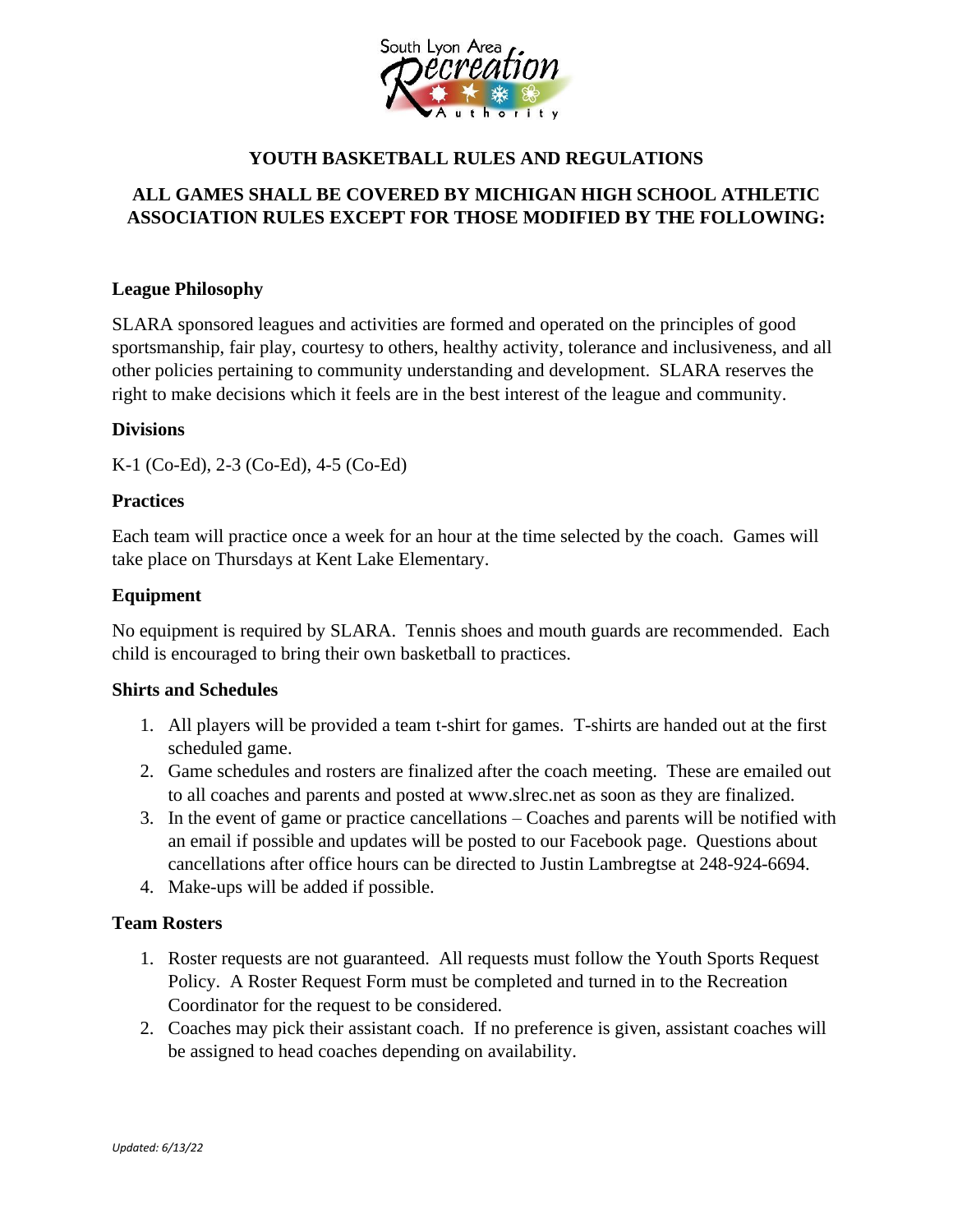- 3. Teams are put together by the Recreation Coordinator using the registration system. Teams are randomly assigned based on experience level. Every effort is made by SLARA to create even teams.
- 4. Teams will consist of no more than 10 players.
- 5. Every player must play an equal amount of time.
- 6. SLARA reserves the right to adjust team rosters as needed.

### **Coach Responsibilities**

- 1. All coaches and assistants must be registered with SLARA. They must have completed coaching paperwork on file before getting involved with the team. Coaching paperwork includes a volunteer application, background check, and concussion certificate.
- 2. Coaches are responsible for reviewing rules with their players
- 3. Coaches are responsible for their players' conduct before, during, and after all games.
- 4. Coaches will receive their players' t-shirts and schedules. Coaches are responsible for distributing these items to each player.
- 5. Rulings made on the court by referees will be the final ruling. No exceptions.
- 6. Teams should not arrive more than 15 minutes prior to their scheduled game time. Warm-up time is not guaranteed.
- 7. Only referees or SLARA staff are authorized to set up the gym (nets, bleachers, etc.) on game days.
- 8. Coaches are responsible for team conduct during practices and games. All facility staff and equipment must be treated with respect. School Facility rules are to be followed at all times.
- 9. Coaches are to provide equal playing time to each player on their roster. Coaches should, to the best of their ability, encourage all players and provide them with opportunities to succeed.
- 10. All concerns involving rule enforcements should be discussed with the Site Supervisor or Recreation Coordinator. Referees are not to be addressed over calls made on the court.
- 11. Every child, parent, coach, and SLARA staff member are to be treated with respect.

## **Participant/Spectator Conduct**

- 1. During the game, a participant/spectator may not question a referee's call or act in an unsportsmanlike manner. All concerns should be addressed with the Site Supervisor.
- 2. The following acts are subject to penalty:
	- a. Persistent addressing of referees concerning their calls and decisions.
	- b. Any player, sponsor, manager or fans who use abusive, profane or obscene language or gestures, which are audible to the official or league director, shall be ejected from the game and suspended from the next game in which their team takes part. Violent infractions will call for a longer suspension at the discretion of the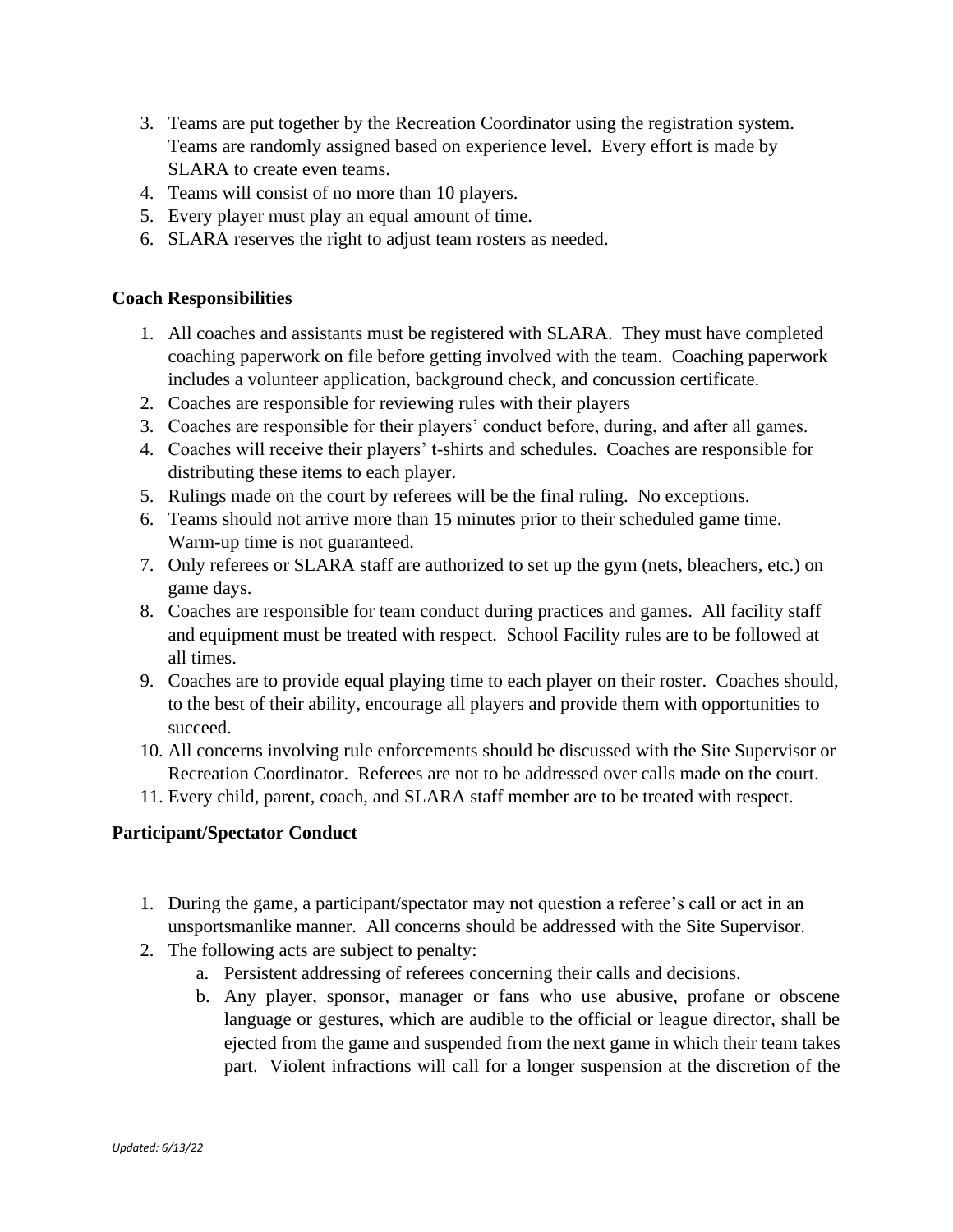League Supervisor. PRE-GAME AND POST-GAME activities are included in this rule.

- c. Committing actions tending to influence decisions by the official.
- d. Shouting or clapping hands to distract the official or opponent.
- 3. For minor offenses, such as questioning officials, shouting, or intentional delay of the game, a warning will be issued. In cases where the offense is repeated, the player will be removed from the game for the remainder of the quarter. Repeated offenses occurring in the final minute of the quarter will be carried over to the following quarter.
- 4. For serious offenses, such as deliberate violence towards another individual, profane or obscene language and gestures, verbal assault, etc., the offender will be removed from the game and subject to dismissal from the future games.

# **Playing Rules**

## *Game Play*

- 1. Teams will play four, ten-minute quarters. The horn will sound for a one-minute time-out at the five-minute mark of each quarter. Substitutions may be made at this time. All other substitutions must be cleared with the Site Supervisor.
- 2. Half time shall be three-minutes long
- 3. Grades K-5 No score is kept; one clock is used for both courts
- 4. Grades K-1 shall play with the rim lowered to 8 feet.
- 5. Grades 2-3 shall play with the rim lowered to 9 feet.
- 6. Grades 4-5 shall play with the rim at 10 feet.
- 7. Games will be played in the 4-on-4 format for K-1, 5-on-5 for  $2<sup>nd</sup>$ -3<sup>rd</sup> grade, and 4-on-4 for  $4^{\text{th}}$ -5<sup>th</sup> grade
- 8. There will be no jump ball for grades K-3. Official will determine home & away teams. Possessions will alternate to start each quarter and for each tie up.
- 9. Grades K-1 Players will be given wristbands at the start of each game. Players will match-up with the opposing player of the same wristband color. Wristbands are distributed and collected by the Site Supervisor
- 10. In the event no referees are available, the coaches will referee a game, or a parent from the crowd will help out

## *Defense*

## Grades K-1

- 1. Stealing is not permitted when the ball is being held or dribbled by the offensive player. If the ball is knocked away from the offensive player, the play will be dead, and the ball will be returned to the offensive player. Stealing is allowed on passes only.
- 2. Man-to-Man defense only. Any intentional double-teams are prohibited.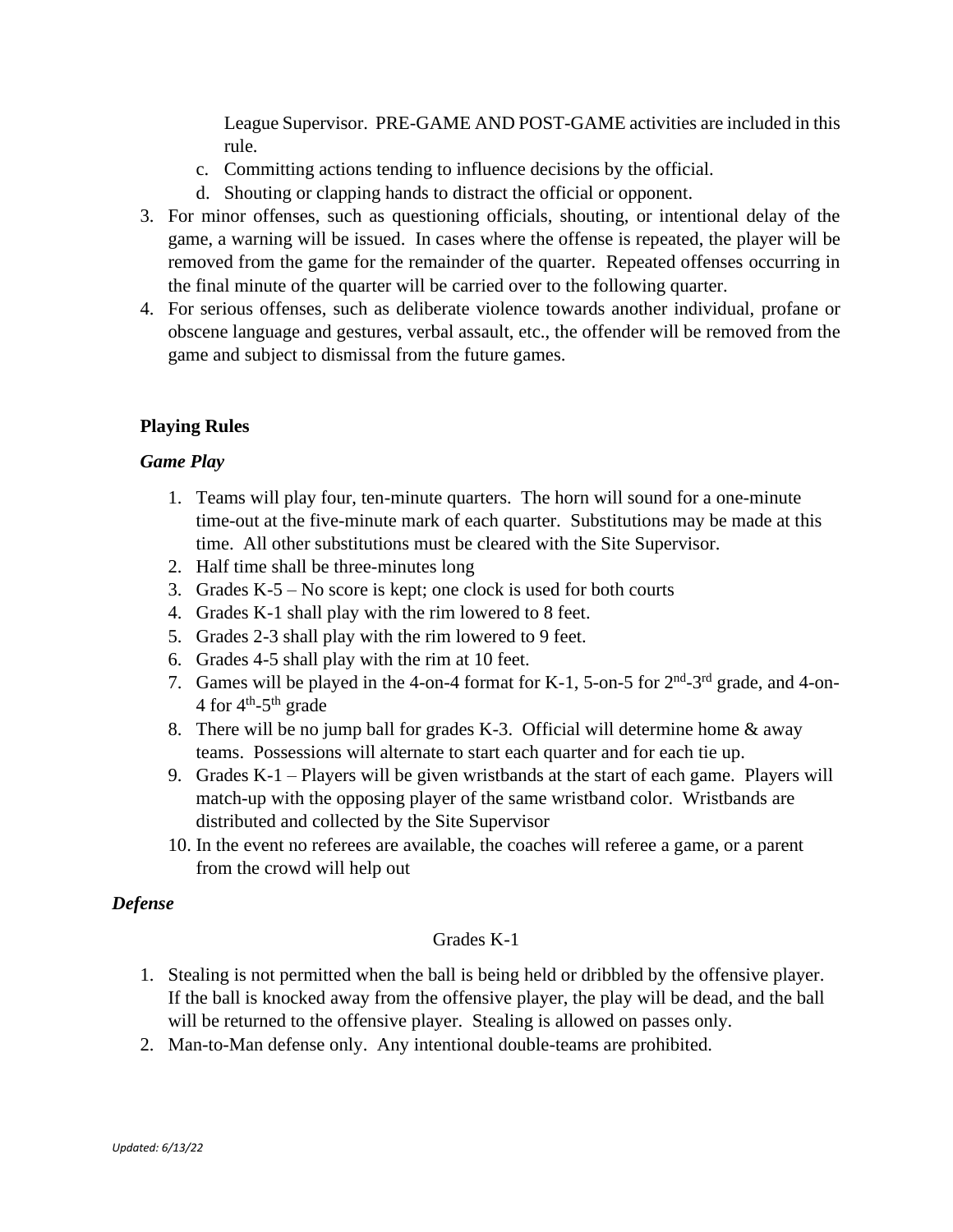- 3. No full court press is allowed. The offensive team must be allowed to move the ball past mid-court before the defense can establish coverage. If no mid-court line is present, then it is the official's discretion as to where the mid-court line is.
- 4. There will be no switching defenders. This is to discourage zone concepts and help teach man-to-man coverage.

Grades 2-3 & 4-5

- 1. Man-to Man is allowed at any point in the game.
	- a. Helping and switching are permitted; no intentional double-teaming
	- b. Double-teaming will not be called in the key
- 2. Zone defense may be played in the second half only. Any type of zone is allowed. Teams do not have to run a zone defense
- 3. No full court press is allowed. The offensive team must be allowed to move the ball past mid-court before the defense can establish coverage.
- 4. Stealing is permitted with no restrictions enforced.

### *Scoring*

#### Grades K-5

- 1. No score will be kept. Players may attempt shots from anywhere on the court.
- 2. Teams may not set picks in Grades K-1. Picks will be permitted in Grades 2-3  $\&$  4-5
- 3. There will be no foul shots for Grades K-1 and 2-3. A player fouled while shooting the basketball will be given the ball back out of bounds and play will resume on the inbound pass. Foul shots will be awarded for Grades 4-5. Each shooting foul will result in two free throws unless the basket is made, then one free throw will be awarded.
- 4. When a team makes a basket, the ball will go to the opposing team
- 5. Either team may rebound a missed shot

### *Violations*

### $K-5$

- 1. Intentionally double-teaming a player
- 2. Traveling
- 3. Intentionally kicking the ball
- 4. Double dribbling
- 5. Causing the ball to go through the basket from below
- 6. Hitting the structure connected to the backboard
- 7. Excessive stalling or holding the ball (Official's discretion)
- 8. Personal Foul a personal foul is a player foul, which involves contact between players while the ball is in play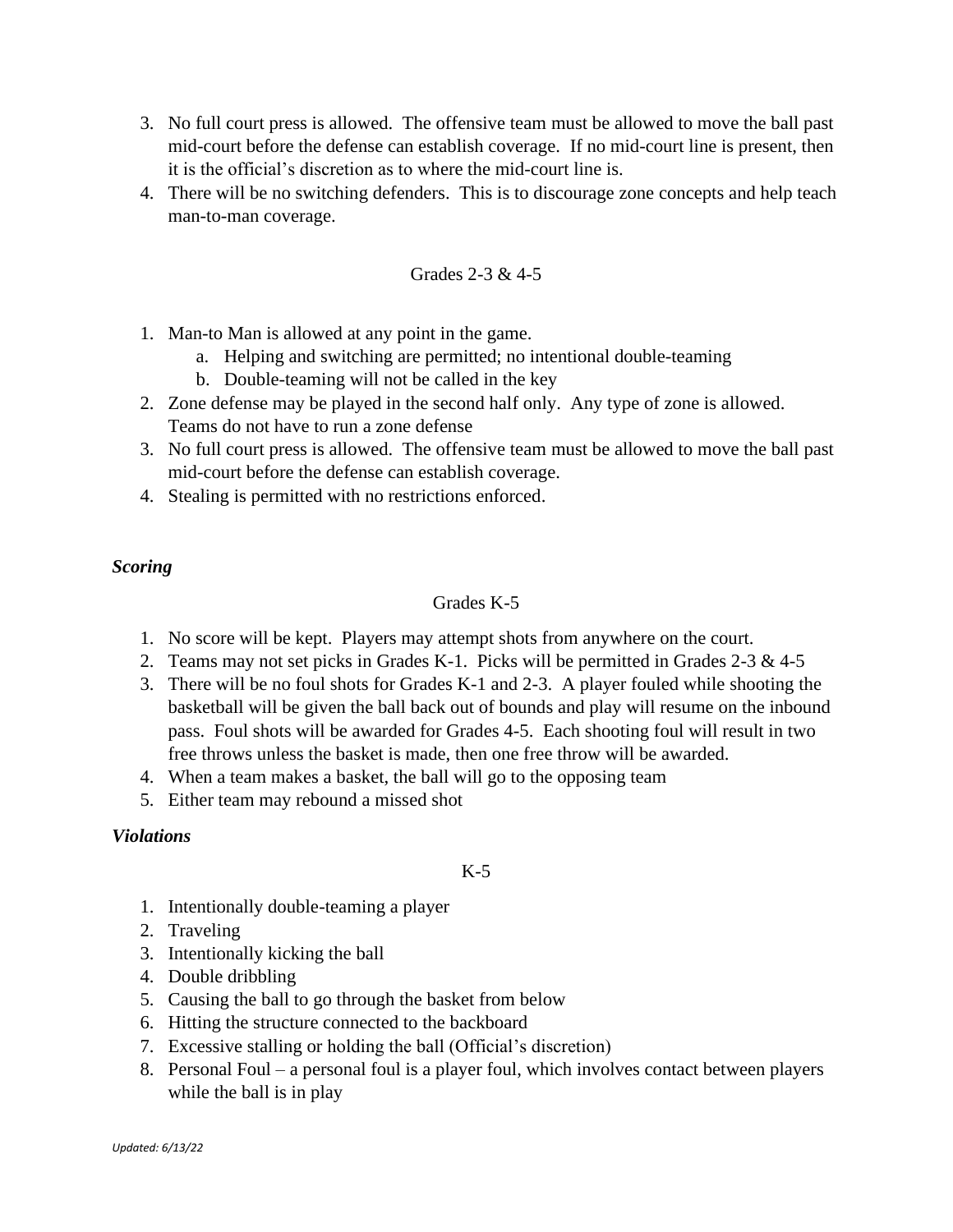- 9. Personal Fouls include: Holding, pushing, tripping, shooting fouls, hand fouls, and charging (dribbling or running into a stationary opponent, impeding the progress of an opponent by using the body in other than normal position, making contact with an opponent while assuming a position alongside them)
- 10. Penalty for personal fouls On the foul call, the opposing team will receive the ball at the nearest out of bound location.
- 11. Flagrant Fouls Fouls or play deemed unsafe or violent in nature will be considered flagrant fouls. Only the Site Supervisor can deem a foul flagrant. If a flagrant foul is called, the opposing team will receive the ball out of bounds and the offending player must be removed from the game until the next substitutions occur. Multiple flagrant fouls may result in player ejection.

# **Player Injury/Illness**

- 1. In the event of an injury, the referee will blow the whistle and the play will become dead. The injured player must be substituted.
- 2. Any coach, referee, or player that has open/bleeding wound shall be prohibited from further participation until the wound has been properly cared for.
- 3. The wound must be completely cleaned and covered. Any clothing with blood on it must be changed prior to re-entering the game
- 4. The injured individual or parent is responsible for providing aid. If no parent is available, coaches should take necessary steps to ensure the player is cared for.
- 5. SLARA staff are available to call for help, provide first aid supplies, and contact parents. SLARA staff are NOT care givers.
- 6. Injured players may not re-enter the game until clearance is received from the parent/guardian.
- 7. In the event of injury to a player during a game or practice, the coach must complete an accident report and turn it in to SLARA.
- 8. In the event injury or sickness results in the exposure of bodily fluids, the game shall be suspended until all bodily fluids have been properly cleaned from the playing surface.
- 9. If sickness has caused the exposure, the player must be substituted and may not re-enter the game.

## **Sportsmanship**

# **Please keep in mind that the purpose of this organization is to provide safe, instructional experiences for the enjoyment of each participant as well as further sportsmanship and understanding of the game.**

- 1. All spectators and coaches must adhere to all rules and regulations put forth by SLARA
- 2. Only positive cheering is permitted. Trash talking, taunting, bullying, and all forms of verbal abuse towards a player, coach, official, or staff member will not be tolerated. Any player, coach, or spectator displaying acts on unsportsmanlike conduct may be ejected